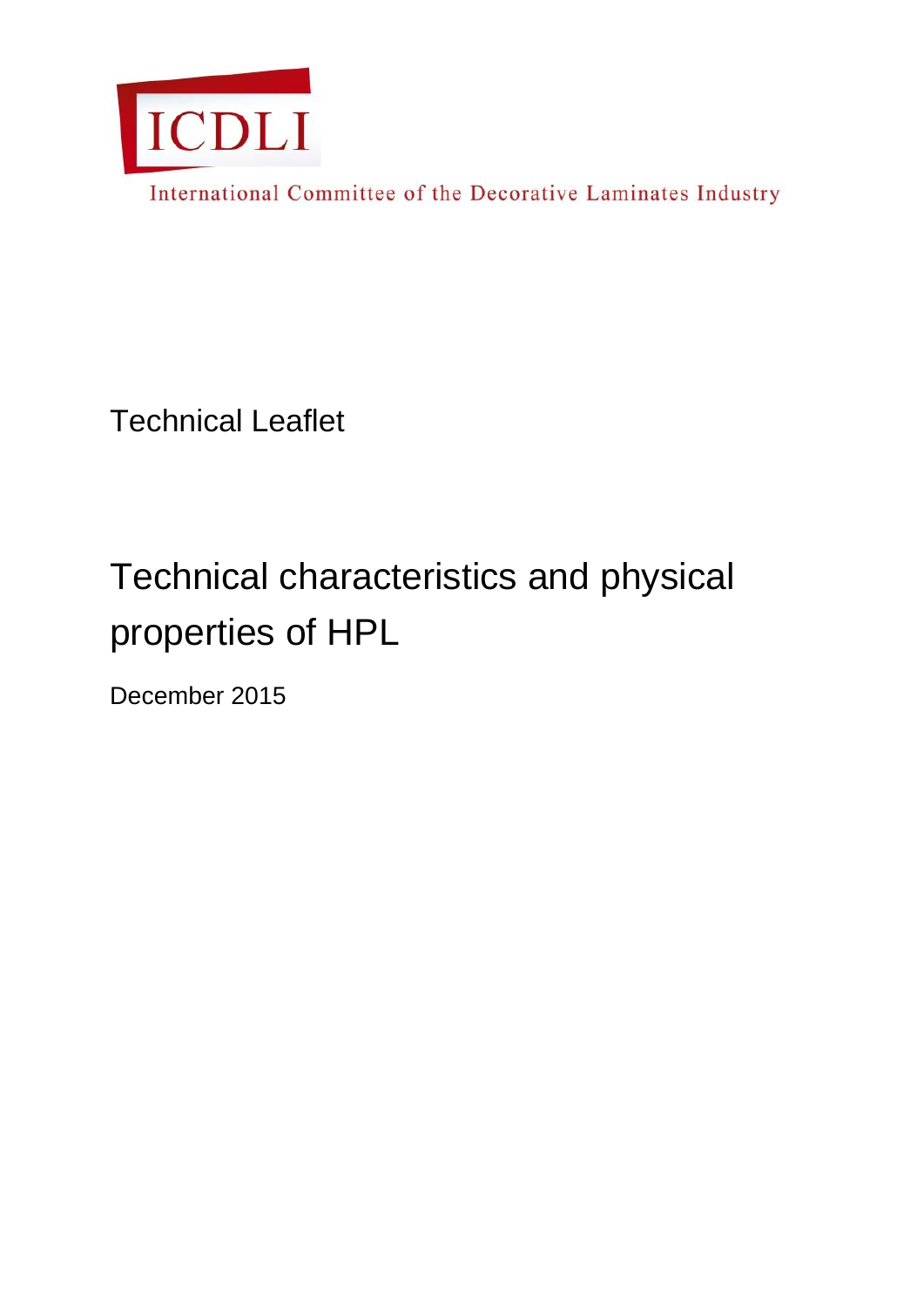

## **Preface**

High-pressure laminate (HPL) in accordance with EN 438 has been used in the construction and furniture sector for decades. The European standard EN 438 defines the material, requirements and properties of HPL.

HPL is a resin and paper-based thermosetting composite material and features a unique, extremely robust, resistant, modern and very decorative surface. HPL is omnipresent in our day-to-day lives and is self-supporting or used in conjunction with substrates. The application and usage areas of HPL are extremely diverse and are constantly evolving. This requires knowledge management which provides regularly updated information and assistance with regard to different applications and processing, in the form of technical bulletins.

This technical bulletin "Technical characteristics and physical properties of HPL" provides an overview of additional, selected characteristics of HPL.

This document makes no claim of completion regarding listing the full details of any standards referred to in the text.

All information is based on the current state of technical knowledge, but it does not constitute any form of liability. It is the personal responsibility of the user of the products described in this information leaflet to comply with the appropriate laws and regulations.

For more than 50 years the ICDLI has been the international representative of the interests of European laminate manufacturers. Further information about the ICDLI and the data sheets published up to now can be found at [www.icdli.com.](http://www.icdli.com/)

This application was compiled by the International Committee of the Decorative Laminates Industry. It considers the conditions of application technology in the European countries. If you have further questions, please contact us:

**ICDLI aisbl - International Committee of the Decorative Laminates Industry**

Rue de la presse 4, 1000 Bruxelles, Belgium Head office: Städelstraße 10, 60596 Frankfurt / Main, Germany, phone +49 69 2 71 05-31, fax +49 69 23 98 37, E-Mail: [info@pro-kunststoff.de](mailto:info@pro-kunststoff.de)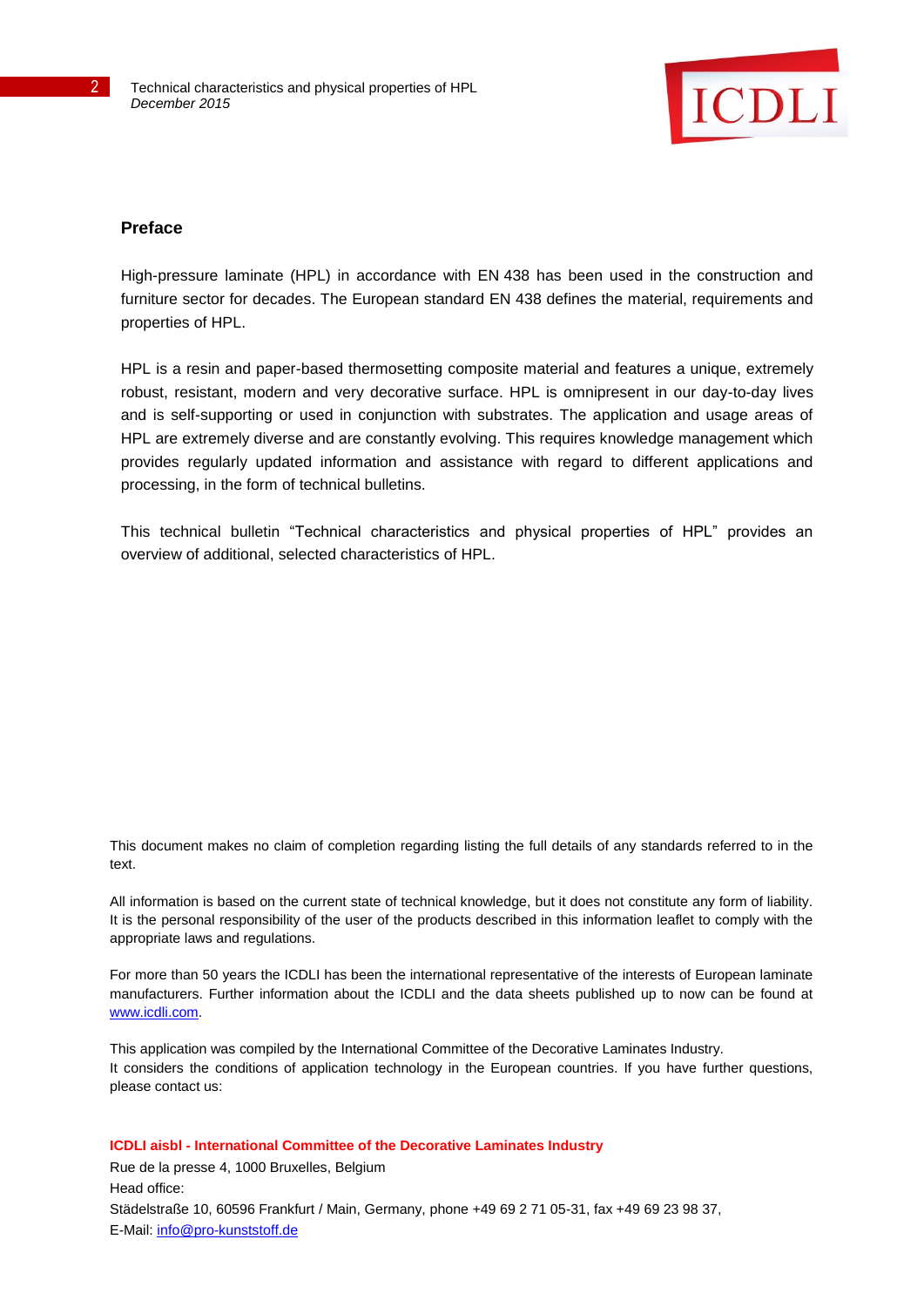

#### **Physical and chemical properties**

| Physical state      | Solid                                                                                |
|---------------------|--------------------------------------------------------------------------------------|
| <b>Bulk density</b> | $\geq$ 1.35 g/cm <sup>3</sup>                                                        |
| Solubility          | Insoluble in water, oil, methanol, diethyl ether, n-octanol,                         |
|                     | acetone                                                                              |
| Boiling point       | None                                                                                 |
| Fogging effect      | None                                                                                 |
| Melting point       | None                                                                                 |
| Calorific value     | Approx. $18 - 20$ MJ/kg                                                              |
| Heavy metals        | HPL contains no toxic compounds based on antimony,                                   |
|                     | barium, cadmium, chromium <sup>III</sup> , chromium <sup>VI</sup> , lead, mercury or |
|                     | selenium.                                                                            |
| Climatic behaviour  | Dimension stability of HPL depends on climatic conditions                            |
|                     | temperature / relative humidity)                                                     |

## **Stability and reactivity data**

| HPL is stable and resistant; they are not considered to be  |  |  |
|-------------------------------------------------------------|--|--|
| reactive or corrosive.                                      |  |  |
| <b>None</b>                                                 |  |  |
| Strong acids or alkaline solutions will damage the surface. |  |  |
|                                                             |  |  |

## **Fire and explosion prevention data**

| Ignition temperature                 | Approx. 400 °C                                               |
|--------------------------------------|--------------------------------------------------------------|
| Flash point                          | None                                                         |
| Thermal decomposition                | Possible above 250 °C                                        |
| Smoke and toxicity                   | HPL is classified as F2 in accordance with NF F 16101.       |
| Flammability                         | HPL is classified as non-flammable and will only burn in the |
|                                      | presence of open flames.                                     |
| Extinguishing media                  | HPL is categorised as Class A.                               |
|                                      | Carbon dioxide, water spray, dry chemical foam can be used   |
|                                      | to extinguish flames. Water suppresses and prevents flames   |
|                                      | being reignited.                                             |
| <b>Explosion hazard</b>              | The processing of HPL through sawing, sanding and milling    |
|                                      | produces Class ST-1 dust. Standard safety precautions and    |
|                                      | adequate ventilation must be provided.                       |
| <b>Explosion limit</b>               | The dust concentration should be below 60 g/m <sup>3</sup> . |
| Protection against                   |                                                              |
| explosion and fire                   | HPL must be treated as wood-based material.                  |
| Fire classification as per EN 13 501 | HPL-Type HGS, HGP and CGS D-s2, d0 or better                 |
|                                      | HPL-Type HGF and CGF either B-s2, d0 or C-s2, d0 or better   |
|                                      | (See below for terminology definitions)                      |
|                                      |                                                              |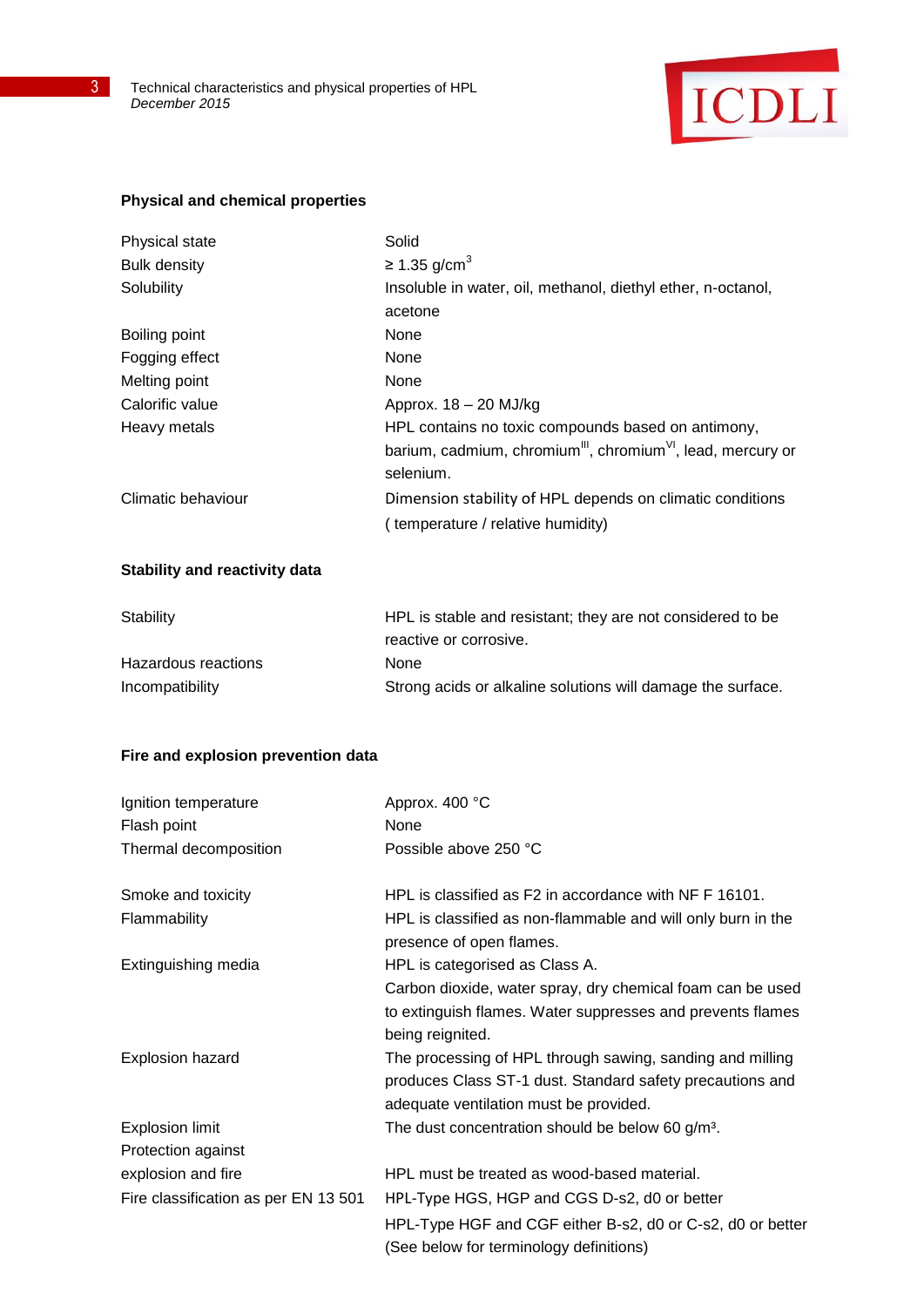

#### **Electrostatic behaviour**

HPL minimises the generation of electrostatic charge by contact change or friction with other materials and does not need to be earthed. The surface resistance is 10 $^9$  - 10<sup>12</sup> Ohm and the charge capacity according to EN 61340-4-1 is  $\leq$  2 kV. HPL is therefore antistatic. You can also find detailed information in the bulletin "Electrostatic discharge properties of HPL".

#### **Transport**

HPL is not classified as a hazardous substance for transportation, therefore no safety data sheets are required.

#### **Disposal**

Refer to the local regulations. Burning should be carried out in officially approved industrial incinerators.

### **REACh**

REACh does not apply to HPL since this is an article and not a chemical substance. Nevertheless it is important to ensure that information is exchanged with the raw material suppliers about REAChrelevant material properties.

#### **Health information**

HPL is classified as non-hazardous to humans or animals. There is no evidence of toxic or ecotoxic effects emanating from HPL. HPL surfaces are physiologically safe and approved for use in contact with foodstuffs according to the Regulation (EC) 1935/2004.

| Working areas         | The usual safety precautions for dedusting are to be applied.                   |
|-----------------------|---------------------------------------------------------------------------------|
| Formaldehyde emission | $<$ 0.4 mg/h m <sup>2</sup> according to EN 717-2                               |
|                       | < 0.05 ppm according to EN 717-1 (Chamber Methode)                              |
|                       | Pentachlorophenol / Lindane HPL contains no PCP (pentachlorophenol) or Lindane. |
| <b>Miscellaneous</b>  | HPL is not a hazardous substance in terms of the Ordinance on                   |
|                       | Hazardous Substances.                                                           |

More values and information about HPL are provide in EN 438 .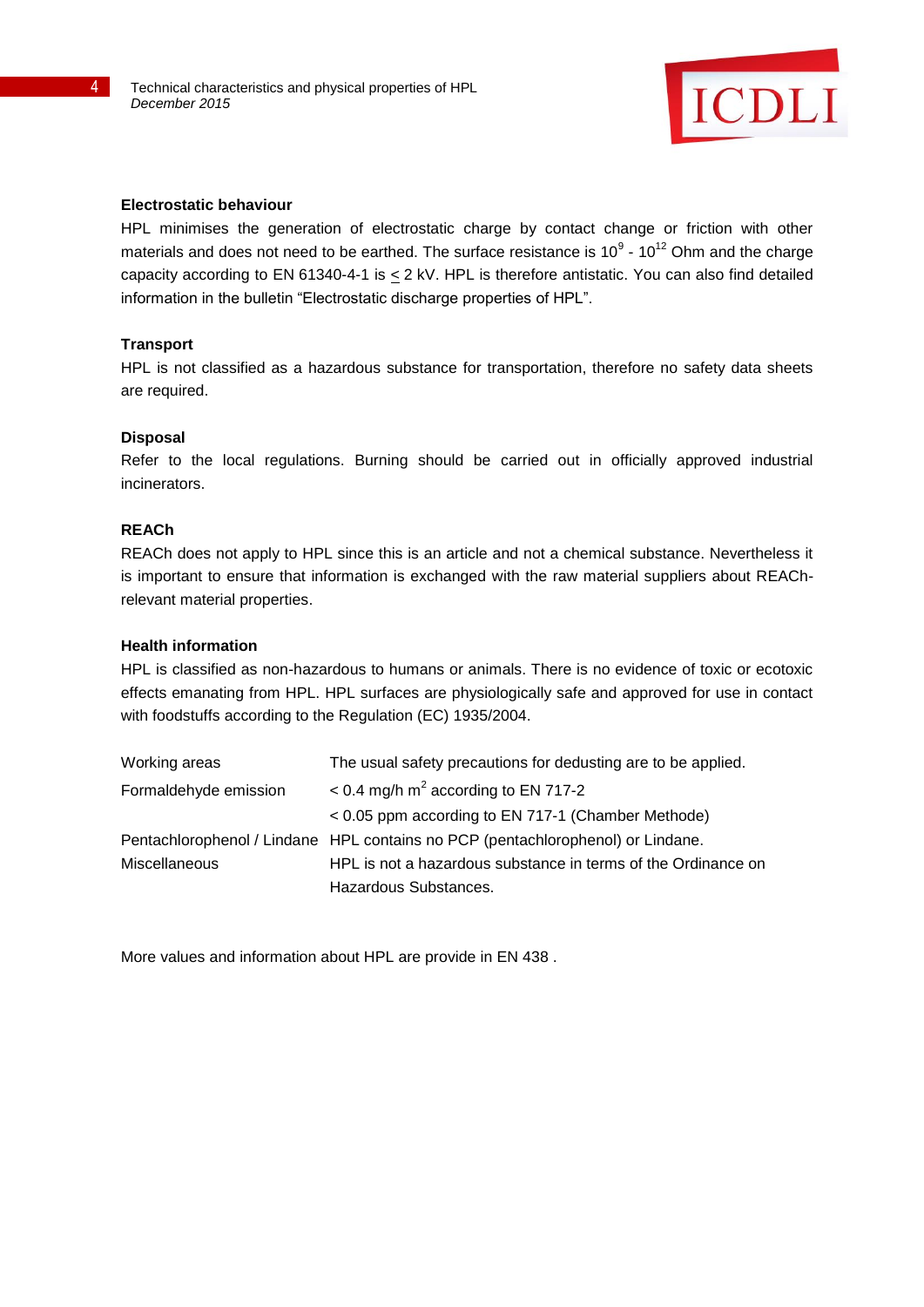

| <b>Property</b>                                               | <b>Test standard</b>             | <b>Unit</b>                            | <b>HPL type</b>                         |                                      |
|---------------------------------------------------------------|----------------------------------|----------------------------------------|-----------------------------------------|--------------------------------------|
|                                                               |                                  |                                        | <b>HGS</b><br><b>HGP</b><br><b>HGF</b>  | <b>CGS</b><br><b>CGF</b>             |
| Flexural strength, lengthwise<br>Flexural strength, crosswise | <b>ISO 178</b><br><b>ISO 178</b> | N/mm <sup>2</sup><br>N/mm <sup>2</sup> | $\geq 80$<br>$\geq 80$                  | $≥ 140*$<br>$\geq 100^{\star}$       |
| Flexural modulus, lengthwise<br>Flexural modulus, crosswise   | <b>ISO 178</b><br><b>ISO 178</b> | N/mm <sup>2</sup><br>N/mm <sup>2</sup> | $\geq 9000$<br>$\geq 9000$              | $≥ 14000*$<br>$≥ 10000*$             |
| Tensile strength, lengthwise<br>Tensile strength, crosswise   | EN ISO 527-1<br>EN ISO 527-1     | N/mm <sup>2</sup><br>N/mm <sup>2</sup> | $\geq 60$<br>$\geq 60$                  | $≥ 115*$<br>$\geq 75$ *              |
| Impact strength, lengthwise<br>Impact strength, crosswise     | ISO 179-1<br><b>ISO 179-1</b>    | kJ/m <sup>2</sup><br>kJ/m <sup>2</sup> | n.a.<br>n.a.                            | $\geq 11$ <sup>*</sup><br>$\geq 8^*$ |
| Compressive strength parallel to the<br>layers                | DIN 52 185                       | N/mm <sup>2</sup>                      | n.a.                                    | $≥ 165*$                             |
| <b>Delamination load</b>                                      | DIN 53 463                       | N                                      | n.a.                                    | $\geq 2500*$                         |
| <b>Brinell hardness</b>                                       | <b>EN 1534</b>                   | $N/mm^2$                               | n.a.                                    | $≥ 185*$                             |
| Thermal conductivity                                          | EN 12 664                        | $W/(m * K)$                            | 0.3                                     | CGS 0,3*<br>CGF 0.5*                 |
| Coefficient of linear thermal<br>expansion                    | DIN 53 752                       | 1/K                                    | n.a.                                    | n.a.                                 |
| lengthwise<br>crosswise                                       |                                  |                                        | $0.9 * 10^{-5}$<br>$1.6 * 10^{-5}$      | $0.9 * 10^{-5}$<br>$1.6 * 10^{-5}$   |
| Sound reduction index                                         | EN ISO 10 140                    | dB(A)                                  | Depends on material<br>and construction |                                      |

\*: The values were determined in a round robin test on 10 mm compact laminates at IHD Dresden in October 2014.